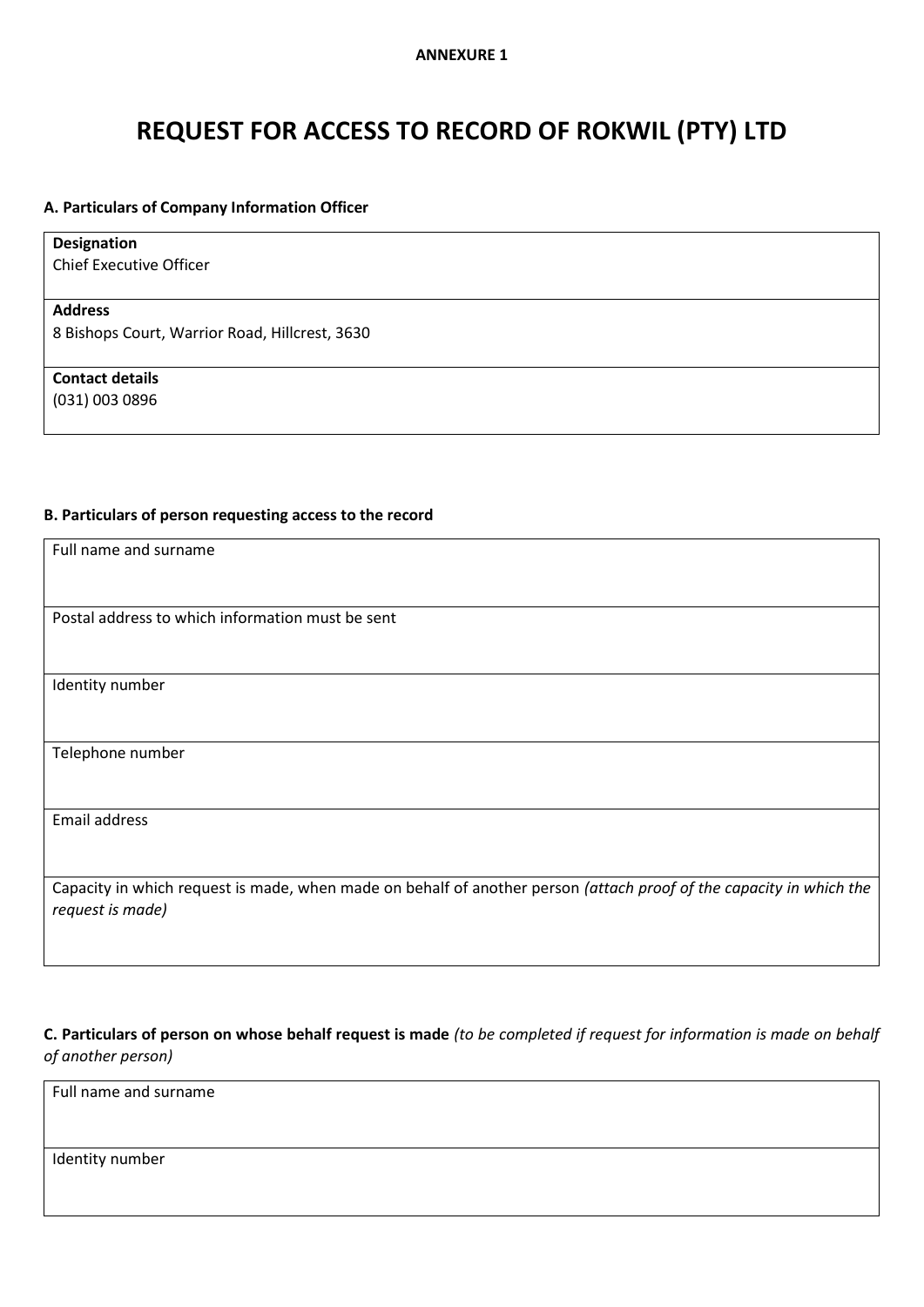## **D. Particulars of record**

*Provide full particulars of the record to which access is requested, including the reference number if that is known to you, to enable the record to be located.*

*If the space is below is inadequate, please continue on a separate page and attach it to this form. The requester must sign all the additional pages.*

Reference number, if available

Any further particulars of the record

Description of record or relevant part of the record

## **E. Fees**

A request for *access to a record other than a record containing personal information about yourself, will be processed only after a request fee has been paid.*

*You will be notified of the amount to be paid.*

*The fee payable for access to a record depends on the form in which access is required and the reasonable time required to search for and prepare a record.*

*If you qualify for exemption of the payment of any fee, please state the reason below.*

Reason for exemption from payment of fees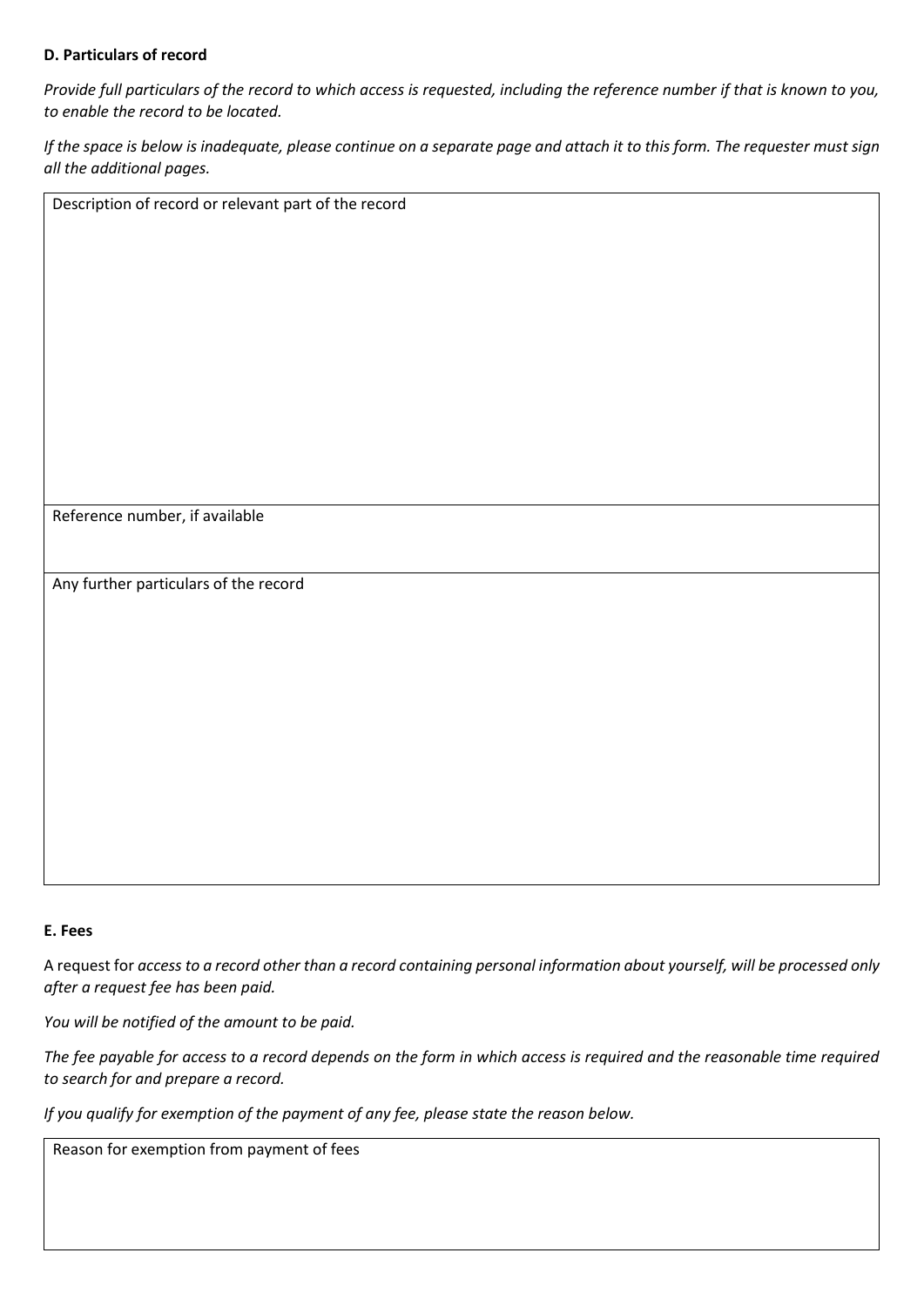#### **F. Form of access to record**

*If you are prevented by a disability to read, view or listed to the record in the form of access provided in 1 to 4 below, state your disability and indicate in which form the record is required.*

| Disability                       |  |
|----------------------------------|--|
|                                  |  |
| Form in which record is required |  |
|                                  |  |
|                                  |  |

*Notes:*

*Your indication as to the required form of access depends on the form in which the record is available.*

*Access in the form requested may be refused in certain circumstances. In such a case, you will be informed if access will be granted in another form.*

*The fee, if any, payable for access to the record will be determined partly by the form in which access is requested.*

*Mark the appropriate box with an "X"*

|    | If the record in in written or printed form                                                                   |                     |                      |  |                                                 |                      |  |  |                              |                                      |  |
|----|---------------------------------------------------------------------------------------------------------------|---------------------|----------------------|--|-------------------------------------------------|----------------------|--|--|------------------------------|--------------------------------------|--|
|    | Copy of record*                                                                                               |                     |                      |  |                                                 | Inspection of record |  |  |                              |                                      |  |
| 2. | If the record consists of visual images (this includes photographs, slides, video recordings, sketches, etc.) |                     |                      |  |                                                 |                      |  |  |                              |                                      |  |
|    | View the images                                                                                               | Copy of the images* |                      |  |                                                 |                      |  |  | Transcription of the images* |                                      |  |
|    | 3. If the record consists of recorded words or information which can be reproduced in sound                   |                     |                      |  |                                                 |                      |  |  |                              |                                      |  |
|    | Listen to the soundtrack (audio cassette)                                                                     |                     |                      |  | Transcription of soundtrack* (written document) |                      |  |  |                              |                                      |  |
|    | If the record is held on computer or in an electronic or machine-readable form                                |                     |                      |  |                                                 |                      |  |  |                              |                                      |  |
|    | Printed copy of record                                                                                        |                     | Printed copy         |  |                                                 | of information       |  |  |                              | Copy in computer readable form* (CD) |  |
|    |                                                                                                               |                     | derived from record* |  |                                                 |                      |  |  |                              |                                      |  |

\* If you requested a copy of transcription of a record above, do you wish the copy or transcription to be posted to you?

|                                                         | Yes |  | .No |  |  |
|---------------------------------------------------------|-----|--|-----|--|--|
| Ple.<br>postal fee is payable.<br>that a<br>note<br>ase |     |  |     |  |  |

# **G. Particulars of right to be exercised or protected**

*If the space below is inadequate, please continue on a separate page and attach it to this form. The requester must sign all the additional pages.*

| Indicate which right is to be exercised or protected                                                      |  |  |  |  |  |  |  |
|-----------------------------------------------------------------------------------------------------------|--|--|--|--|--|--|--|
|                                                                                                           |  |  |  |  |  |  |  |
|                                                                                                           |  |  |  |  |  |  |  |
|                                                                                                           |  |  |  |  |  |  |  |
| Explain why the requested record is required for the exercising or protection of the aforementioned right |  |  |  |  |  |  |  |
|                                                                                                           |  |  |  |  |  |  |  |
|                                                                                                           |  |  |  |  |  |  |  |
|                                                                                                           |  |  |  |  |  |  |  |
|                                                                                                           |  |  |  |  |  |  |  |
|                                                                                                           |  |  |  |  |  |  |  |
|                                                                                                           |  |  |  |  |  |  |  |
|                                                                                                           |  |  |  |  |  |  |  |